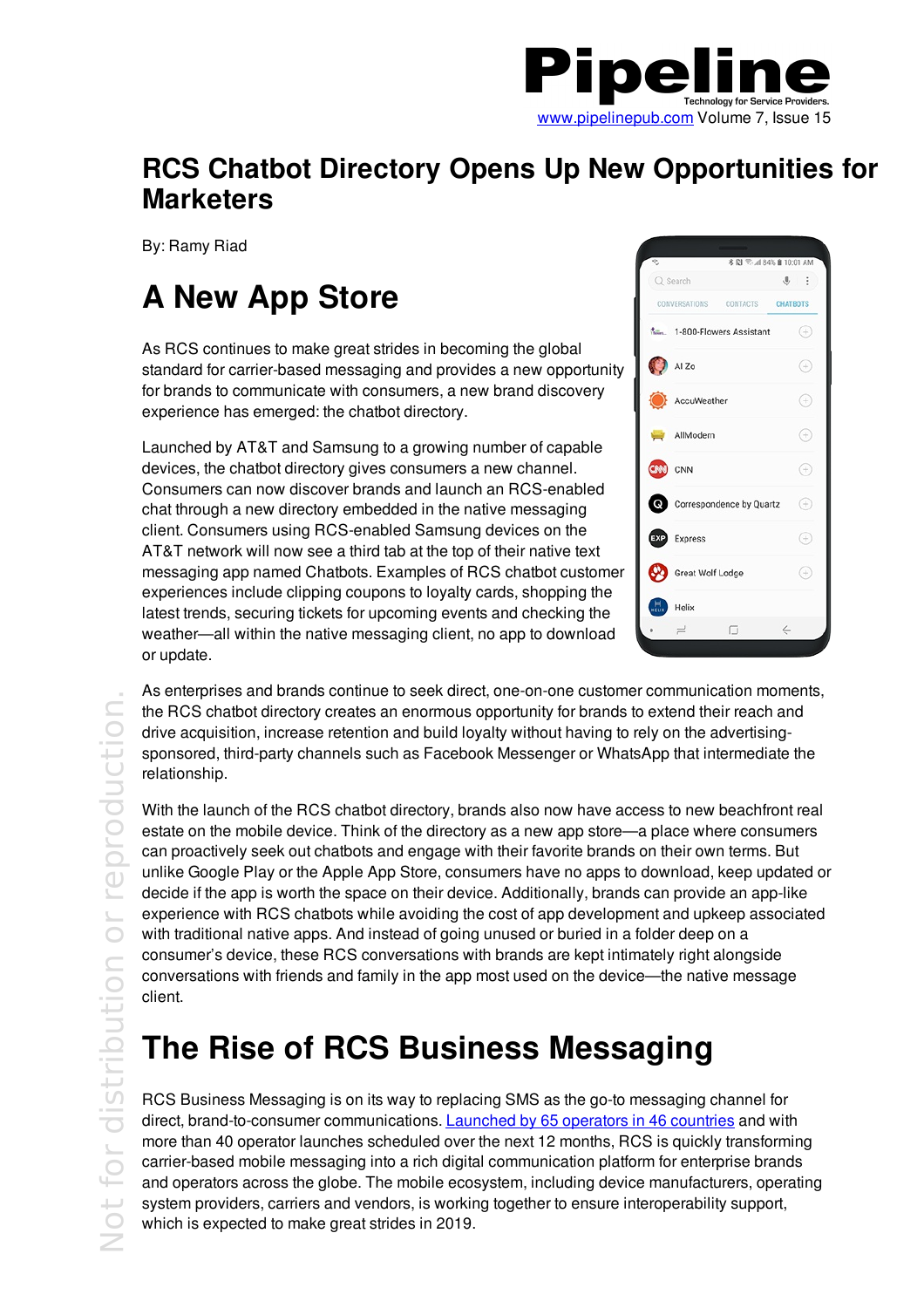The power of RCS lies in the features it brings to native mobile messaging. RCS harnesses advanced device capabilities and enhanced UI elements to provide an app-like experience to traditional text messaging. Some key features of RCS business messaging that are supported by the Universal Profile (the GSMA-published, globally agreed-upon standard) include rich cards, carousels, suggested replies and actions, and delivery and read receipts.

Soon brands will begin piloting integrated payments, which will unlock true, seamless conversational commerce. Customers will be able to purchase products and services directly within an RCS engagement, leveraging native payment capabilities such as Google Pay.

## **How Brands Envision Using RCS**

An increasing number of brands are beginning to pilot RCS functionality through communications with customers. But how exactly are brands planning to use RCS? A recent study of marketing personnel in the US from industry data expert Mobilesquared provides insight into how companies plan to use RCS to break out from traditional text messaging and enhance engagements with their customers.

When asked where they could envision their company using RCS, "Marketing and Promotions" ranked highest with 55 percent of responses from the surveyed companies. This figure is consistent with many of the early, in-market RCS pilots. Numerous early adopter brands have begun to use the rich functionality of RCS to communicate sales and promotions with their existing opted-in database. With the use of rich card carousels and suggested actions, RCS enables marketing and promotions to be much more interactive for consumers—making this a logical starting point for brand marketers. However, marketing and promotions wasn't the only area brands could envision using RCS.

"Company Updates to Customers and Customer Support" also ranked highly among marketers who were surveyed—and both make for compelling RCS use cases. Delivering updates to customers via RCS allows brand marketers to drive rich engagements with clear organization of important information and even deep-linking from the messaging client directly into a native device application or the brand's own app. Suggested replies, or smart reply chips, play nicely into an RCS customer service application, as they provide a single-tap way for customers to interact conversationally with a brand without the need to type out their own response. Suggested replies also help guide customers gracefully through the experience, reducing friction and minimizing the time it takes to complete a task. In addition to suggested replies, implementing adjacent technologies like Natural Language Processing (NLP) can further enhance these use cases as they allow customers to phrase questions and responses to the brand with language they're most comfortable with, as opposed to needing to know an exact keyword to continue an engagement.

## **Early Results with RCS Are Very Encouraging**

While the majority of brands are still in the early phases of education and planning around their deployment of RCS, early adopter brands have already jumped at the chance to be the first to pilot chatbot prototypes using the new messaging protocol. Although the total addressable market of RCS-enabled devices is still growing, brand marketers across industries have been enjoying promising results from their pilot programs when compared to more traditional methods of customer communications.

When testing new communication methods for effectiveness, one could naturally look to a more traditional method such as email. As one of the most common and trusted channels for communicating with customers, email typically sees read rates anywhere from 15 to 20 percent. However, the early pilots with RCS are seeing much higher open rates. In-market trials of RCS launched by 3Cinteractive are showing read rates anywhere from 73 to 92 percent—highlighting RCS's tremendous ability to reach customers on the app they use most frequently: the native